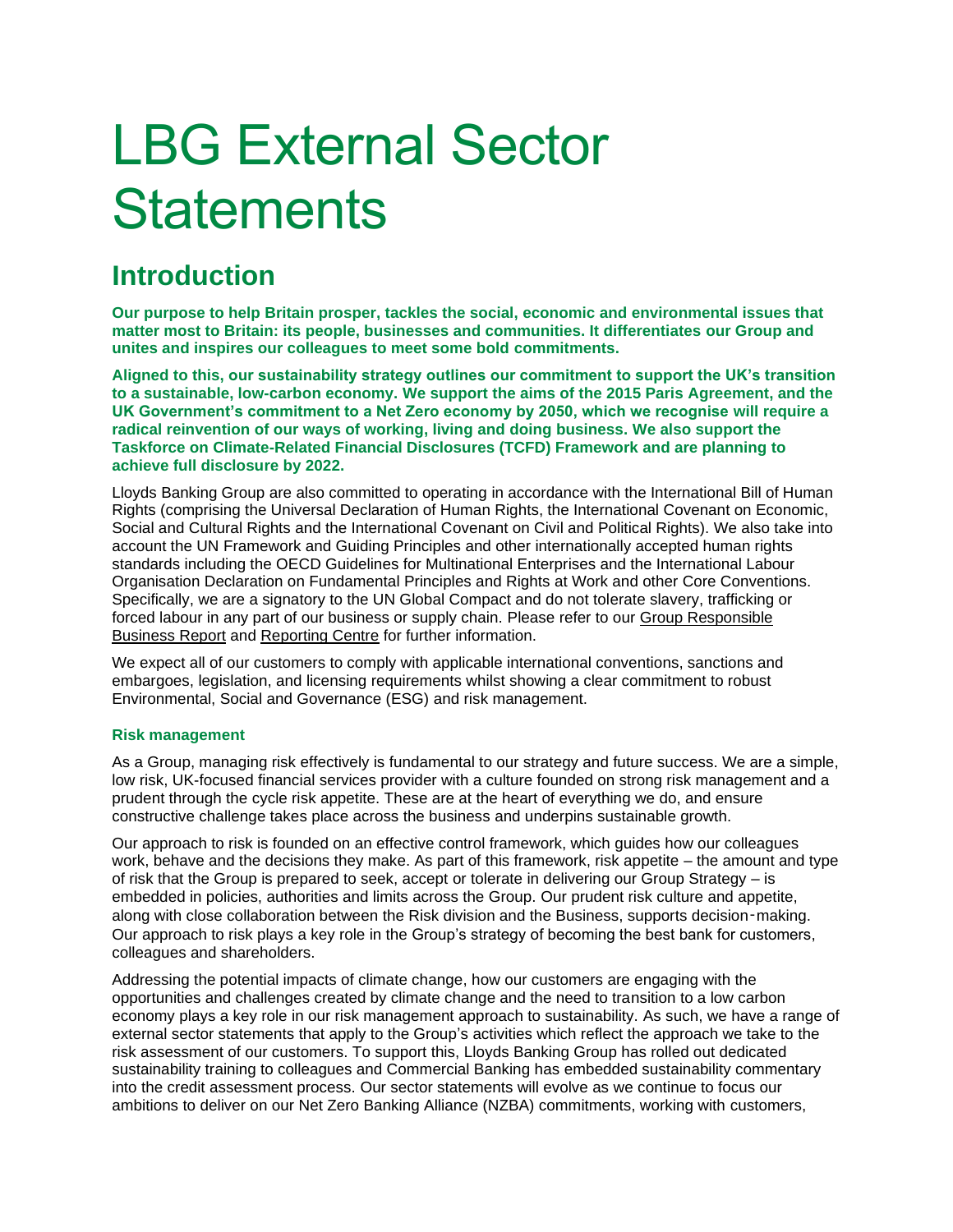government and the market to help reduce the carbon emissions we finance by more than 50% by 2030, on the path to net zero by 2050 or sooner.

# **Scope and approach**

These statements apply to the Group's customers that have a direct lending relationship with LBG including direct loans within Scottish Widows.

Sectors covered:

- Power
- Coal
- Mining
- Oil & Gas
- Forestry
- Defence
- Manufacturing (incl. Manufacturing of Plastic Goods)
- Automotive sector
- Agriculture
- Soya
- Palm Oil
- Animal Welfare
- Fisheries
- UNESCO World Heritage Sites (incl. Ramsar Wetlands).

Where our Insurance business invests its own funds or customer funds in assets traded in the public markets, these statements do not apply, and instead we use professional third party asset managers. For our mandated funds where we have full control over investments, our asset managers are required to follow the Scottish Widows Exclusions Policy and the Scottish Widows Stewardship Policy as applicable. The overall ambition of these policies is consistent with the ambition of these Sector Statements, which is to align lending and investments with the transition to a sustainable and low-carbon economy, thus reducing our exposure to ESG and climate-related risk.

Furthermore, either directly or through third-party Asset Managers, we have the ability to use our position as Asset Owner to challenge the behaviour of the companies in whom we are invested to behave more sustainably and responsibly. Our Responsible Investment Team exercises governance, oversight and monitoring of Managers on their stewardship activities and outcomes through regular quarterly meetings and reporting. Additionally, on our priority themes, Climate Change and Carbon and Board Diversity, the team also engages directly on our most material holdings and through relevant collective engagement opportunities.

We regularly review all of our customers that we have a direct lending relationship with, and where they appear to be operating outside of our risk parameters, we will work with our customers to understand how they plan to transition to meet our risk parameters. If the customer does not transition to meet these parameters, we will exit the relationship at the earliest opportunity**\*** .

#### **Customer monitoring and due diligence**

In all sectors, and especially those which experience heightened exposure to sustainability and human rights risks, we aim to work with customers who:

<sup>\*</sup>This excludes personal loans and retail mortgages.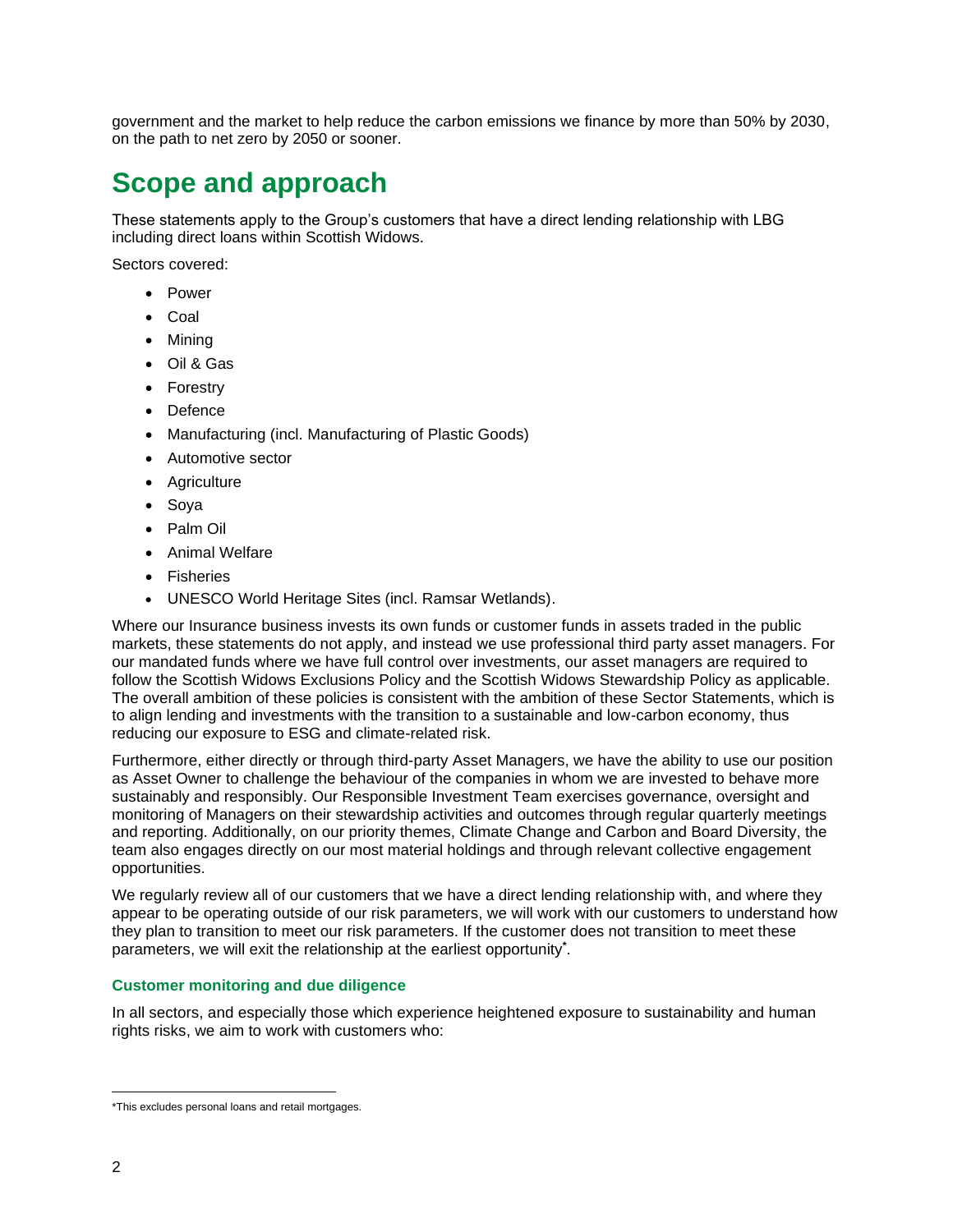- Implement effective, market-based solutions that take into account any social and environmental concerns about their operations;
- Operate safely and securely within a defined framework that upholds human rights;
- Align their operations with the principles of this framework and with the United Nations Global Compact's labour, environment and anti-corruption standards; and
- Assess the long-term impact of their activities across the entire supply chain, considering indigenous people and local communities specifically.
- NB: Lloyds Banking Group is a signatory to the Equator Principles and ensures their application in all applicable project finance activity.

We have regular meetings / engagements with our customers (where appropriate) that we have a direct lending relationship with, and regularly review their public filings, press reports and analyst presentations. Within Commercial Banking, credit policy requires sustainability risks to be considered for all new and renewal credit applications, and specifically commented on for our larger counterparties and for all new business in excess of £500,000.

We expect our existing customers to:

- Demonstrate that they can comply with applicable greenhouse gas ('GHG') regulations and/or monitor GHG emissions;
- Commit, where high emitters of GHG, to science-based targets to reduce their GHG emissions;
- Comply with our Anti-Money Laundering & Counter Terrorism and Sanctions & Related Prohibitions policies;
- Comply with appropriate environmental and health and safety requirements in all jurisdictions;
- Respect human rights, both of their own workforce but also those in their supply chain and comply with all relevant legislation, regulations and directives, including the Modern Slavery Act and its reporting obligations, in the countries and communities in which they operate;
- Align with recognised international standards, including the United Nations Global Compact Framework; and
- Report on the effects of climate change (both direct and indirect) in line with the Financial Reporting Council and / or TCFD recommendations (where appropriate).

If a customer breaches any relevant international, regional or national laws we will endeavour to procure action plans that are implemented to address and resolve such breaches.

In addition, we review customer operations in High Conservation Value Forests, UNESCO World Heritage Sites, UNESCO Ramsar Sites, UNESCO Man & Biosphere Sites or IUCN Cat I-IV Sites.

# **Sector Specific Statements**

Lloyds Banking Group is a UK focused financial services provider whose strategy is to support prospects and customers that are closely linked to the fortunes of the UK economy. We recognise our responsibility to help address the economic, social and environmental challenges that the UK faces and remain fully committed to Helping Britain Prosper as the country transitions to a sustainable, low carbon future.

In line with TCFD recommendations, we have identified our exposure to priority sectors which are considered to be at increased risk from the impacts of climate change. The following sector statements should be considered in the context of the specific sectors' contribution to our financed emissions. Our exposure to these sectors, as well as additional information related to our financed emissions, can be located in the Lloyds Banking Group Environmental, Social and Governance Report and the Lloyds Banking Group Climate Report. *Note: the data in this document does not include any data for the Insurance legal entities.*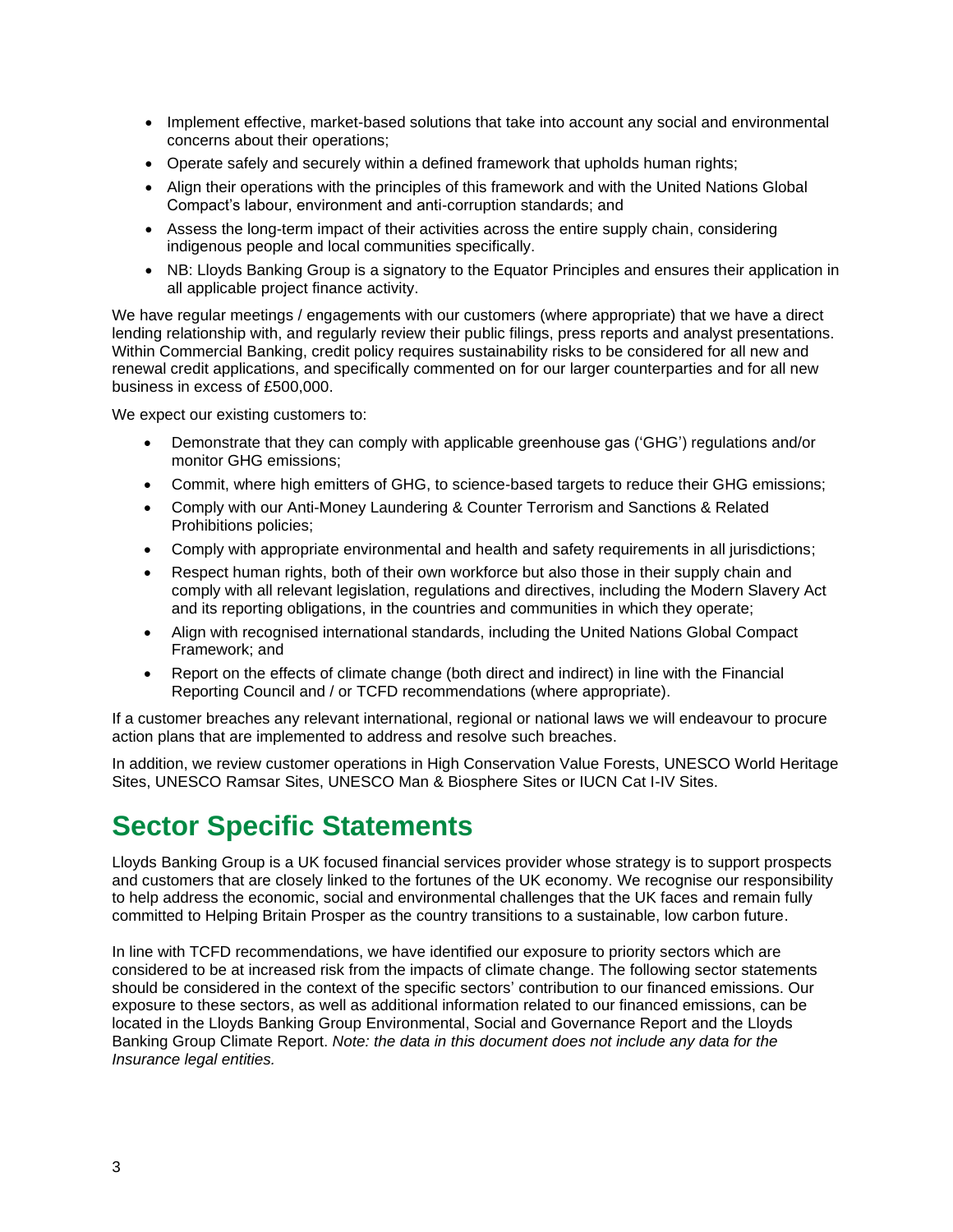## **Power**

Our approach covers all customers involved in the following activities:

- Thermal power generation, including gas and oil power stations;
- Distribution and transmission;
- Renewables, including onshore and offshore wind, tidal, solar, hydro and biomass; and
- Nuclear.

See our Coal sector statement for more information on Lloyds Banking Group's approach to coal-based power.

Lloyds Banking Group will not:

- Finance new large dams<sup>1</sup> for hydro-electric projects that are inconsistent with the World Commission on Dams Framework;
- Finance new nuclear projects in countries that are not members of the International Atomic Energy Agency (IAEA), have not ratified the Convention on Nuclear Safety, the Convention on the Physical Protection of Nuclear Material, the Joint Convention on the Safety of Spent Fuel Management and on the Safety of Radioactive Waste Management, the Treaty on the Non-Proliferation of Nuclear Weapons, and the International Convention for the Suppression of Acts of Nuclear Terrorism; and
- Finance new customers that are lead contractors in the construction or design of nuclear plants/facilities and/or lead contractors involved with the transport, storage and disposal of nuclear waste in countries that have not ratified or acceded to the Nuclear Non-Proliferation Treaty.

1 Finance large dams that exceed 15m in height or exceed 5m in height and 3 million cubic metres in reservoir volume.

We actively encourage our customers to reduce their reliance on revenue from carbon intensive activities, and to transition to a lower-carbon economy, in line with the aims of the Paris Agreement.

We will review transactions involving solid and gaseous biomass power plant for heat and electricity generation in order to assess the sustainable use of biomass. We expect that any biofuel product will be certified as meeting the applicable UK Government standards.

# **Coal**

Our approach applies to all customers involved in the following activities:

- Coal mining, including thermal and metallurgical coal:
	- o Exploration;
	- o Coal mine construction; and
	- o Coal mine operation;
- Energy Utilities;
- Coal power generation;
- Other: Provision of services or supply of equipment to coal-fired power stations and / or thermal or metallurgical coal mines.

#### **Thermal Coal Mining 1,2,3**

We recognise the urgent need for the global transition away from thermal coal to renewable energy sources. As such, we will not finance any new or expanded thermal coal mining. Additionally, we plan a full exit from all entities that operate thermal coal facilities by 2030.

Lloyds Banking Group will not:

• Finance any diversified mining entities, that have a revenue greater than 5% derived from thermal coal mining by the end of 2022;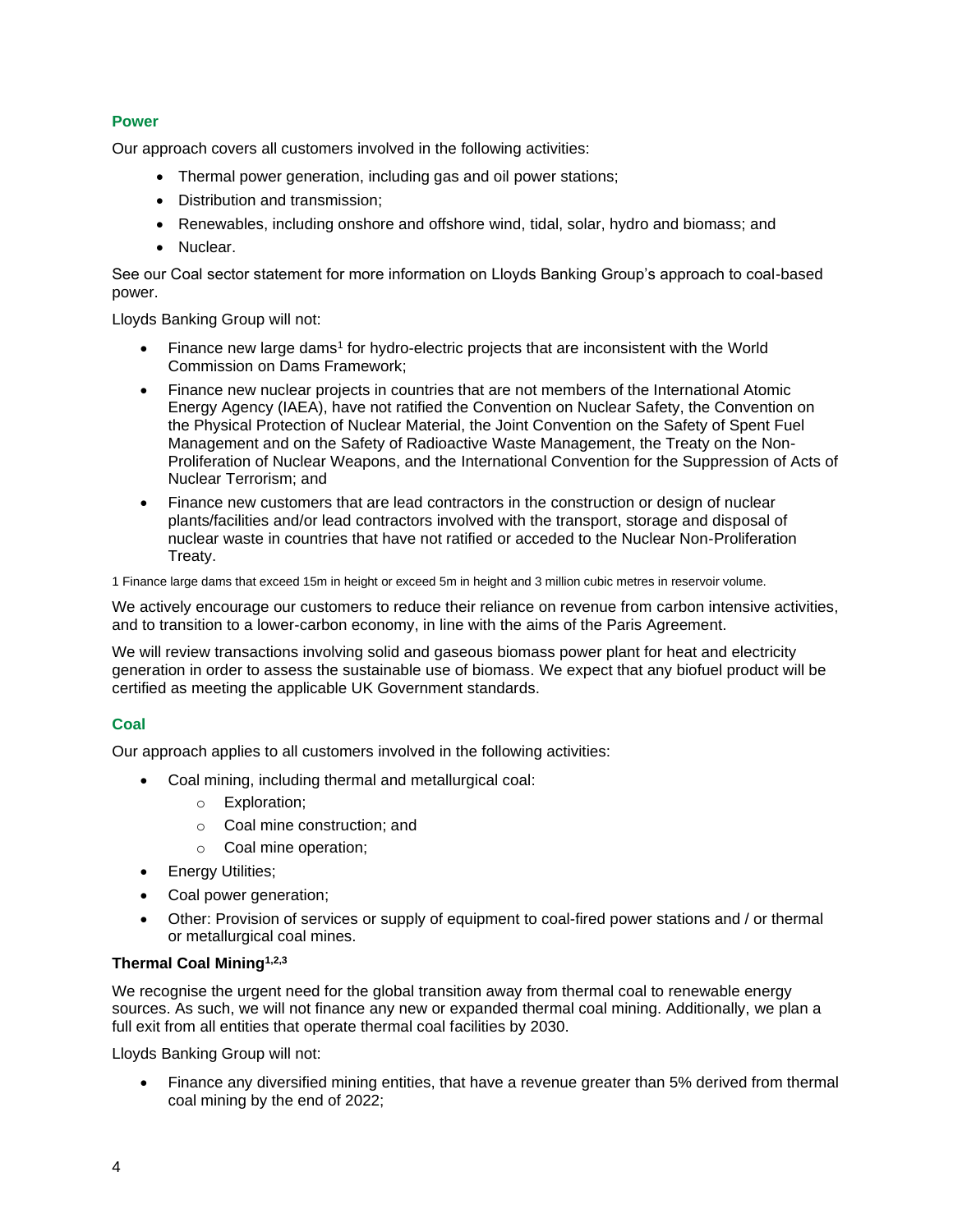- Provide any financing (including general corporate purpose financing and project financing) for new or expanded thermal coal mining development;
- We will not provide any finance to new entities that have plans to increase thermal coal mining capacity.

We may provide finance to entities towards reducing their thermal coal portfolio (including decommissioning facilities or retrofitting of existing facilities to help them transition away from thermal coal; however, we will not directly finance retrofit activities that prolong the life of existing thermal coal facilities), in line with our phase-out timelines and plan a full exit from all diversified mining companies that operate thermal coal facilities by 2030.

# **Energy Utilities<sup>1</sup>**

To further support the transition away from thermal coal to renewable energy, we will not finance any new or expanded thermal coal power plant development. Additionally, we plan a full exit from all energy entities that generate energy from thermal coal by the end of 2030. We plan a full exit from financing UK coal fired power stations by the end of 2022; two years ahead of the UK government's phase out target of 2024.

We are members of the Powering Past Coal Alliance (PPCA), a coalition of national and sub-national governments, businesses and organisations, working to advance the transition from unabated coal power generation to clean energy.

Lloyds Banking Group will not:

- Finance any entities that have a revenue greater than 25% derived from thermal coal generation by the end of 2022, and 20% by the end of 2023;
- Provide any financing (including general corporate purpose financing and project financing) for new or expanded coal-fired power plant development;
- Provide any finance to new entities that have plans to increase thermal coal power production capacity;
- Support project finance or direct investment in coal power operations of energy utilities elsewhere in the world, unless the finance is used to decommission the coal power generation or convert to renewable power generation;

We may provide finance to entities towards reducing their thermal coal portfolio (including decommissioning plants or retrofitting of existing facilities to help them transition away from thermal coal; however, we will not directly finance retrofit activities that prolong the life of existing thermal coal facilities) and plan a full exit from all diversified energy entities that generate energy from thermal coal by the end of 2030.

# **Metallurgical Coal Mining1, 3**

Lloyds Banking Group will not:

- Directly finance metallurgical coal mines whether or not the coal is mined for the customer's own purposes or for sale on the open market;
- Provide general purpose banking or funding to new customers where revenue is derived from operating metallurgical coal mines; and
- Finance any coal mine using mountain top mining (MTM) techniques. These include mountaintop-removal (MTR), contour and steep slope mining techniques.

# **Supporting our clients' transition**

As part of supporting our clients' transition, we will be working with our clients to verify their net zero transition plans to reduce their reliance on revenue from thermal coal. This may include, but is not limited to, progress against committed diversification strategies to:

• Eliminate thermal coal mining or coal power generation from UK operations by 2024 in line with UK Government commitments;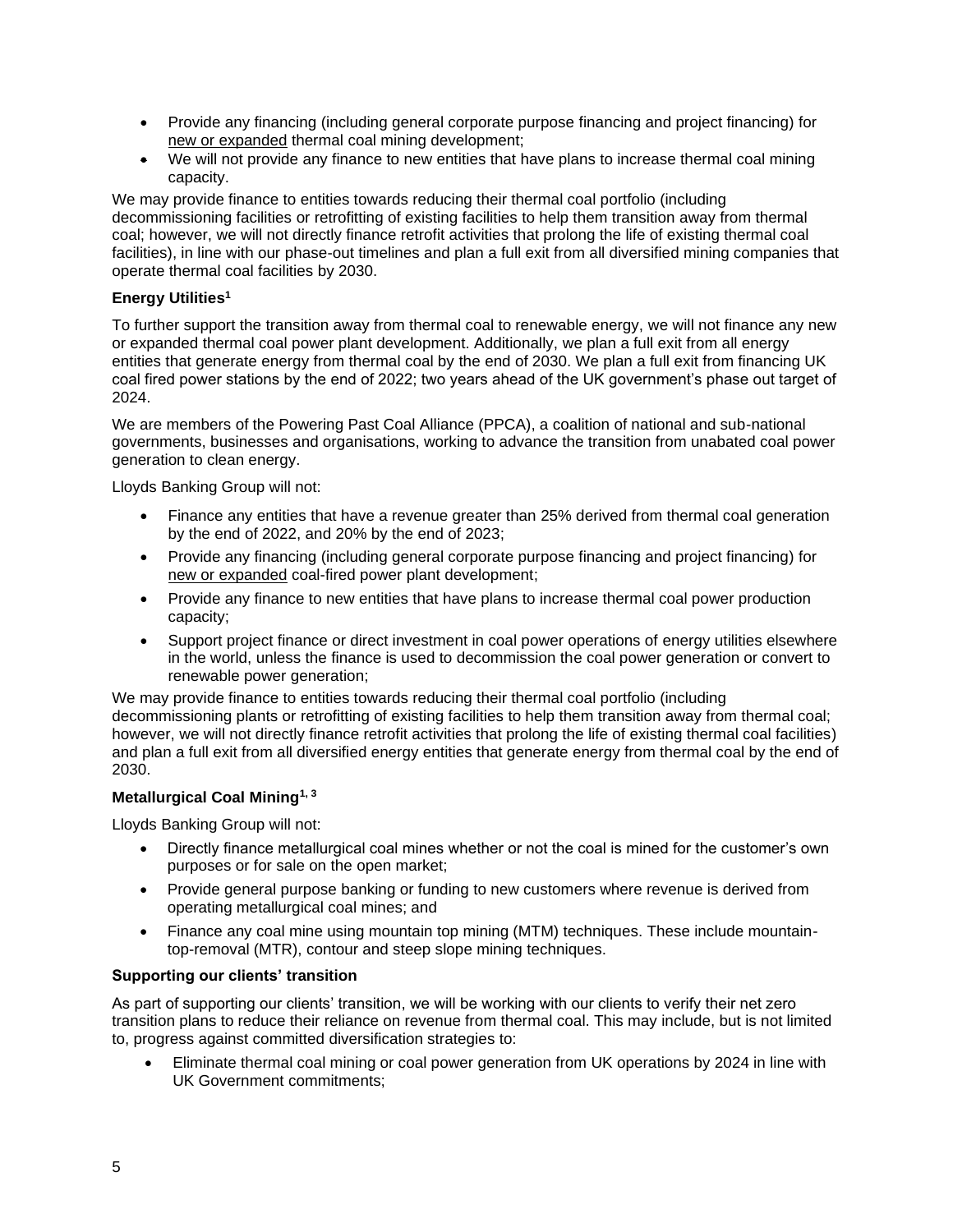• Reduce thermal coal mining or coal power generation from international operations in line with Paris Agreement aligned emissions reduction targets.

Lloyds Banking Group may continue to work with existing customers who supply equipment or services to these sectors. As conditions of continuing to work with these customers, we will encourage them to reduce their reliance on revenue from these sources, in support of the transition to a low-carbon economy. We will also require them to demonstrate:

- That they comply with applicable greenhouse gas ('GHG') regulations and/or monitor GHG emissions;
- That they publish environmental data e.g. atmospheric emissions of sulphur dioxide, nitrogen oxide, carbon dioxide, water consumption;
- A publicly disclosed safety track record (work fatalities and all injury frequency rates).

1 Statements included here are only applicable to our corporate and institutional clients (clients with a turnover >£100m) and exclude any clients within our SME portfolio that would form part of the supply chain to the Energy and Coal Mining entities.

2 Statements on thermal coal mining exclude commodities trading activities.

3 Thermal coal is coal used by power plants and industrial steam boilers to produce steam, electricity or both. Metallurgical coal is used to create coke, which serves as an input for the production of steel.

4 We are in the process of developing our transition strategy for the supply chain supporting the thermal coal sector and will publish an updated approach in due course.

# **Mining**

Our approach applies to all customers involved in the following activities:

- Exploration;
- Mine construction;
- Minerals extraction and mine operation;
- Processing of minerals; and
- Mine closure and rehabilitation.

See our Coal Sector statement for more information on Lloyds Banking Group's approach to Coal Mining.

Lloyds Banking Group will not:

- Finance (whether for any new or existing customer) any mine using the mountain-top-removal technique;
- Support new customers involved in the extraction of asbestos;
- Support new or existing customers engaged in gold mining that use cyanide or mercury in processing operations without adoption of the International Cyanide Management Code for cyanide (or equivalent) or appropriate chemical management controls (for mercury);
- Support new or existing customers involved in the disposal of tailings in rivers or shallow sea environments;
- Support (new or existing) customers undertaking deep-sea mining;
- Support new or existing customers in Extraction and / or Marketing of rough diamonds not certified by the Kimberley Process Certification Scheme; and
- Support new or existing customers in mining of conflict minerals.

We look for appropriate alignment with recognised international frameworks concerning the mining, processing, sale and peaceful application of uranium and adherence to the uranium product stewardship principles established by either the World Nuclear Association or the Australian Uranium Association.

We review customers' compliance with the requirements of the Kimberley Process Certification Scheme for mining and trading of rough diamonds.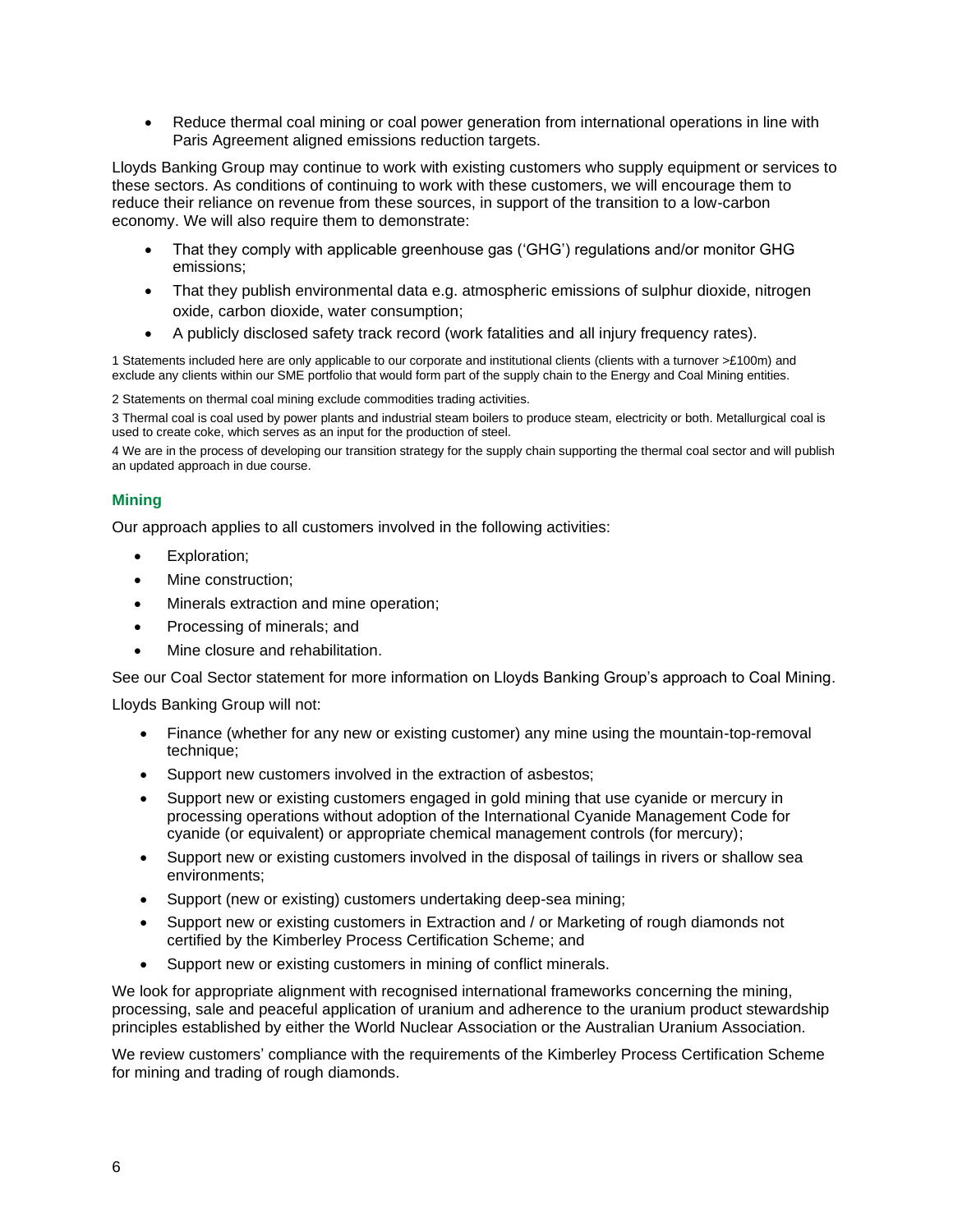We review customer operations in High Conservation Value Forests, UNESCO World Heritage Sites, UNESCO Ramsar Sites, UNESCO Man & Biosphere Sites or IUCN Cat I-IV Sites.

#### **Oil & Gas**

As part of our commitment to supporting the transition to a sustainable, low-carbon economy, we will work with our existing clients to support them to establish credible and impactful transition plans. We are developing an assessment methodology and an engagement strategy for these plans and will require existing clients to have their plans in place by the end of 2023.

We will not provide financing to new clients in the oil and gas sector unless it is for viable projects into renewable energies and transition technologies and clients have credible transition plans at the point of onboarding.

Our support for customers that require upstream financing focuses primarily on the North Sea fields. However, some of our customers have global reserves and operations. Within the UK Continental Shelf, we are the lead bank on a number of Reserve Based Lending structures. In these instances, we predominantly act as technical bank (for which we receive fees) on behalf of a syndicate of lenders. As part of this process, we employ qualified reservoir engineers who function as our first line of risk defence.

Our approach covers:

- Exploration and production (upstream);
- Transportation and midstream processing, for example liquefaction of natural gas and storage (midstream); and
- Processing and refining (downstream).

Lloyds Banking Group will not support the following:

- Project specific finance involving upstream oil or gas exploration, development and production in the *Arctic<sup>1</sup>(including the Arctic National Wildlife Refuge) region or Antarctic territories<sup>2</sup>* , as well as midstream and downstream operations related to Arctic or Antarctic oil and gas;
- Reserve Based Lending or Borrowing Based Financing for Oil & Gas companies with oil or gas exploration or production operations in the Arctic<sup>1</sup> (including the Arctic National Wildlife Refuge) region and Antarctic<sup>2</sup> territories (where such lending / financing attributes value to an Arctic<sup>1</sup> or Antarctic<sup>2</sup> asset as security or for repayment of the financing);
- Project specific finance involving the exploration, extraction, production, refining, storage or transportation of oil from oil sands;
- Financing to companies involved in the exploration or development of oil sands, outside of fields already approved for development as of 2021;
- Coal liquefaction:
- Project specific finance involving Onshore oil & gas shale fracking; and
- Direct financing (either via project finance, or reserve-based lending) that finances the development of new oil fields (fields which did not receive Oil & Gas Authority approval before the end of 2021).

1 The Arctic Ocean as defined by the International Hydrographic Organization (IHO).

2 Antarctica is defined as the land and ice shelves south of 60°S latitude as per the Protocol on Environmental Protection to the [Antarctic Treaty.](https://www.ats.aq/documents/atcm39/ww/atcm39_ww007_e.pdf)

Lloyds Banking Group will not generally support businesses involved only in exploration. In addition to our standard customer due diligence, we also look for alignment with the Global Gas Flaring Reduction Partnership (GGFR) and endorsement of the World Bank's "Zero Routine Flaring by 2030" initiative. We conduct enhanced due diligence for all oil and gas transactions.

#### **Forestry**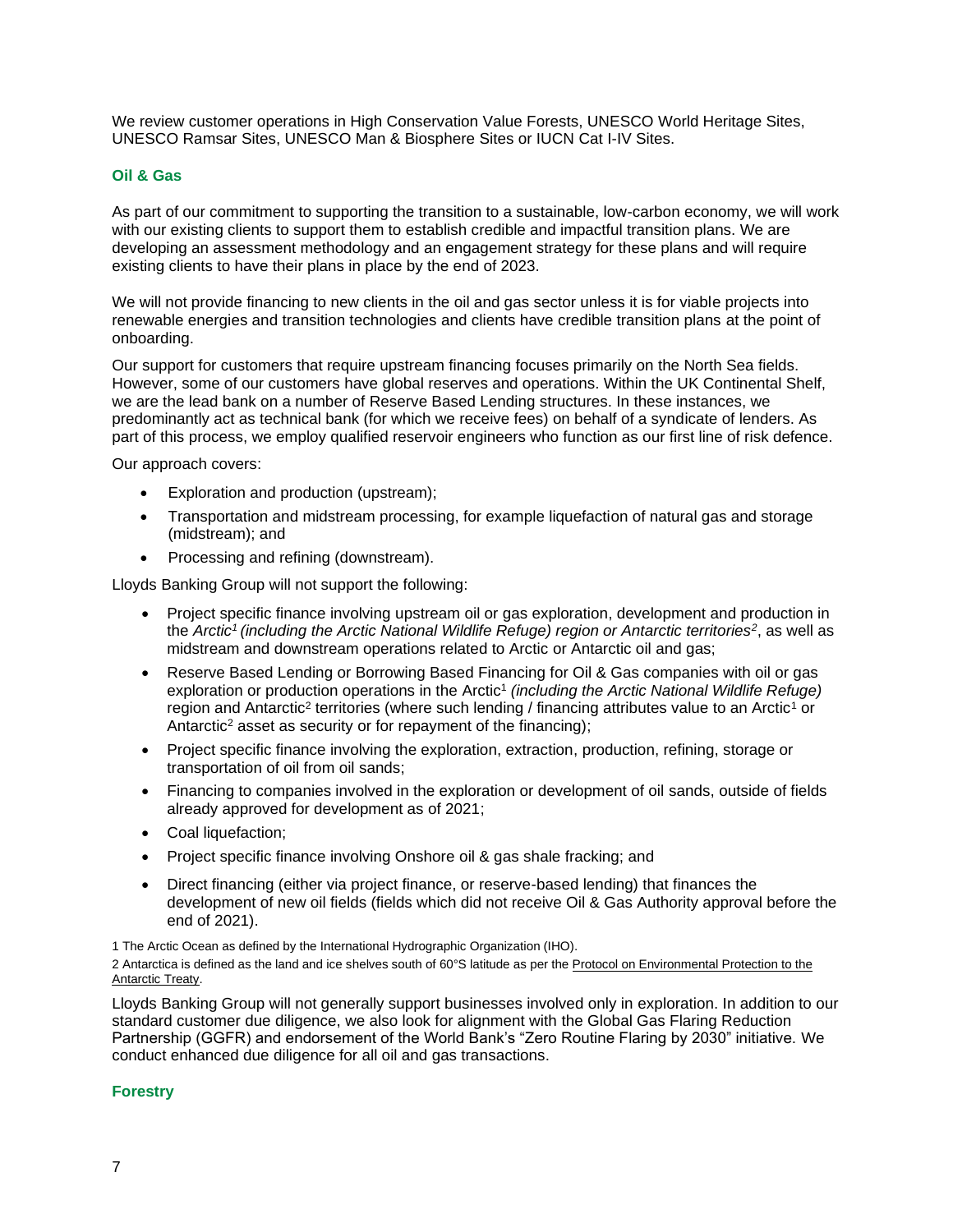Forestry plays an important role in meeting global demand for raw timber, pulp and paper manufacture, palm oil and rubber. Forestry and reforestation also play a critical role in the fight against climate change, with trees and hedges acting as natural and effective carbon sinks which also have the potential to greatly benefit the environment around them. However, we recognise that certain practices carried out in the sector are considered unsustainable.

These activities contribute to environmental damage and impact negatively on biodiversity and local livelihoods. The Group is a signatory to the Woodland Trust and the Banking Environment Initiative & Consumer Goods Forum 'Soft Commodities' Compact. The Group also endorses the New York Declaration on Forests (NYDF) Secretariat at UNDP.

Our approach applies to all customers involved in the following activities:

- Forestry activities including management, clearance and timber production;
- Raw timber wholesale;
- Pulp and paper manufacture.

Lloyds Banking Group will not support businesses directly involved in:

- Deforestation or the burning of natural ecosystems for the purpose of land clearance relating to the establishment of large scale agricultural plantations;
- The removal of primary or High Conservation (HCV) forests;
- Illegal logging, the purchase of illegally harvested timber;
- Removing or harming peat lands;
- Polluting soil, water and air as a result of their activities;
- Producing, processing and/or trading of palm oil by companies that are not a member of or in the process of becoming a member of the International Sustainability & Carbon Certification (ISCC);

Lloyds Banking Group requires its customers to comply with relevant industry standards. These include but are not limited to the Forest Stewardship Council (FSC) certification, Programme for the Endorsement of Forest Certification (PEFC). Where forestry activity is occurring on indigenous lands, we expect clients to apply governance policies that respect the right to Free, Prior and Informed Consent (FPIC) of indigenous peoples. We expect our clients to take steps to assess biodiversity impacts and avoid net biodiversity loss.

To support reforestation efforts, Lloyds Banking Group will:

- Plant 10m new trees over the next decade (between 2020 and 2030) in partnership with the Woodland Trust;
- Support the Agriculture sector to decarbonise in line with the National Farmers Union's 2040 ambition, by subsidising schemes run by the Woodland Trust and bringing the average cost of a tree down from £3 to £0.75p;
- Plant 10 new areas of woodland throughout the UK over the next 10 years (between 2020 and 2030).

#### **Defence Sector**

We recognise that there are inherent ethical and social risks associated with the manufacture and supply of weapons. We also recognise that there are significant environmental risks associated with the defence and aerospace industries, as well as the potential risks of corruption and money laundering.

Our approach applies to all customers involved in the following activities:

• The manufacture, sale, trading, storage or maintenance of weapons (or specific finished components of weapons); and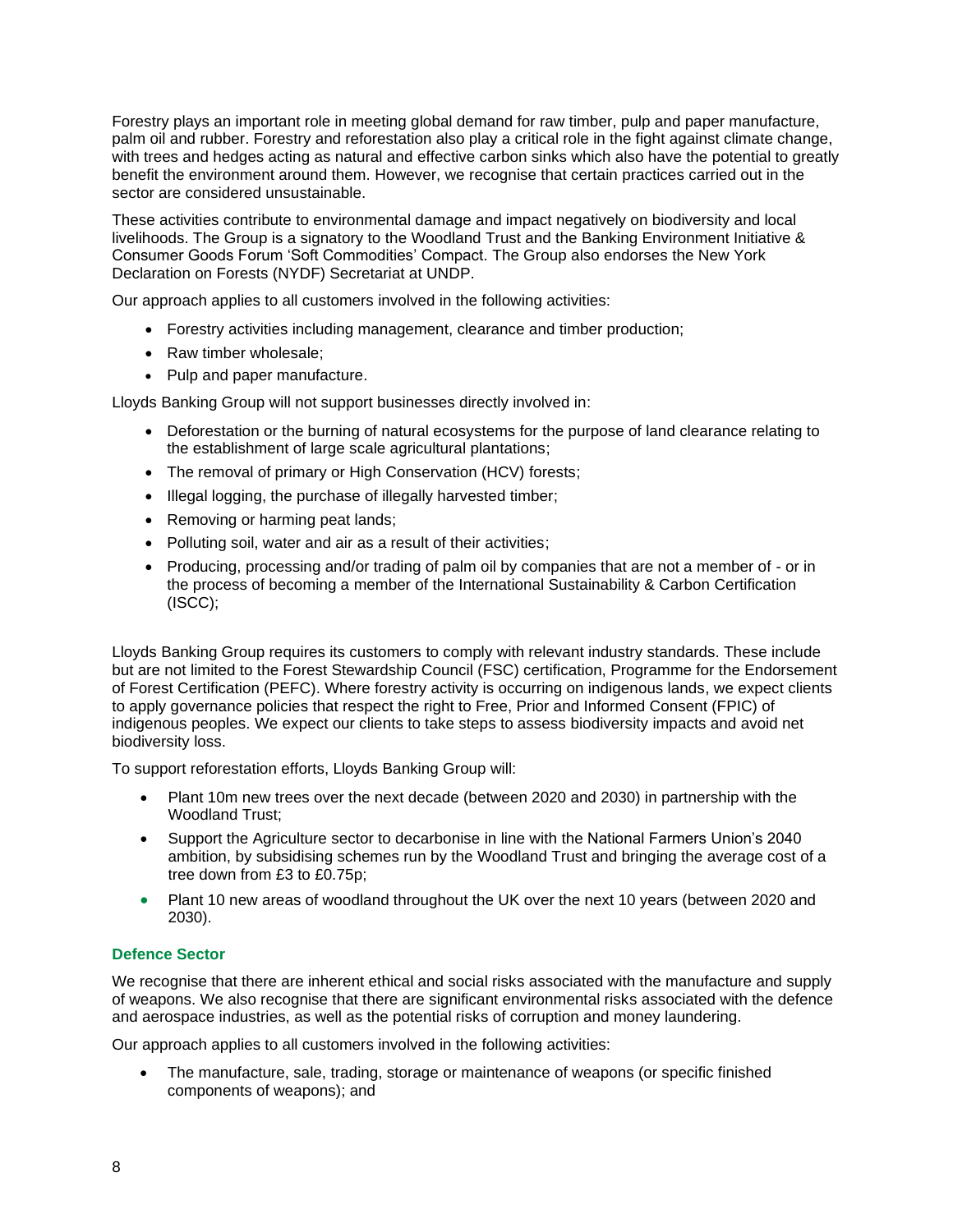• The servicing of military equipment and facilities.

Lloyds Banking Group will not support businesses:

- Which engage in any activities prohibited by international conventions ratified by the UK Government (including Cluster Munitions, Anti-Personnel Landmines, Biological and Toxin Weapons, Chemical Weapons and permanent Blinding Laser Weapons);
- Involved in the manufacture, sale, trade, servicing or stockpiling of nuclear weapons other than when these activities are undertaken in connection with the national nuclear weapons programmes of the UK, US or France; and
- Involved with any equipment that is solely designed for use in capital punishment, torture or other cruel, inhuman or degrading treatment or punishment.

This approach also applies to:

• Customers who are majority owned subsidiaries of a parent group whose activities involve weapons banned by international convention. If any group company is involved in such activities the whole group will be prohibited from doing business with us.

As a result of our UK focused business strategy, UK export licensing requirements guide many of our decisions on whether or not to support customer transactions. However, we recognise that some customers may supply goods and services to or from countries that are not subject to the same stringent licensing requirements.

Consequently, we undertake detailed due diligence for such transactions. We reserve the right to choose not to support transactions for customers trading weapons with these countries, whether or not the weaponry is regarded as controversial in nature, or an appropriate export licence is held.

We review our customers' compliance with UK Government and relevant non-UK jurisdictional import and export licensing; and we look for a robust and transparent approach to anti-bribery and corruption practices.

We also review the nature of the equipment and its likely use as part of our standard assessment.

We undertake robust due diligence on all customers who may be involved in the following activities:

- The manufacture, trade, storage or servicing of weapons and military equipment;
- The manufacture, trading, storage or servicing of nuclear weapons or depleted uranium ammunition (or the components); and
- The manufacture, trading, storage or servicing of equipment that enables the deployment or transportation of weapons.

Customers in the UK, who sell firearms intended for sporting or amateur use, or for personal firearm ownership, require full certification under UK legislation. We verify their compliance with this legislation when they open their accounts with us.

# **Manufacturing (incl. Manufacture of Plastic goods**)

Manufacturing accounts for nearly half of UK exports<sup>1</sup>. Manufacturers are already generally aware of the regulatory environments in which they operate; and that sustainability is increasingly becoming a focus point and competitive advantage for the manufacturing sector. We expect our manufacturing clients to take the following issues into consideration:

- Adapting to changing consumer trends globally;
- Improving production efficiency and future-proofing production processes;
- Utilising low carbon energy sources and reducing energy consumption overall;
- Reducing waste and increasing the ability to recycle through initiatives like the "Circular" Economy";
- Reducing and refining materials usage;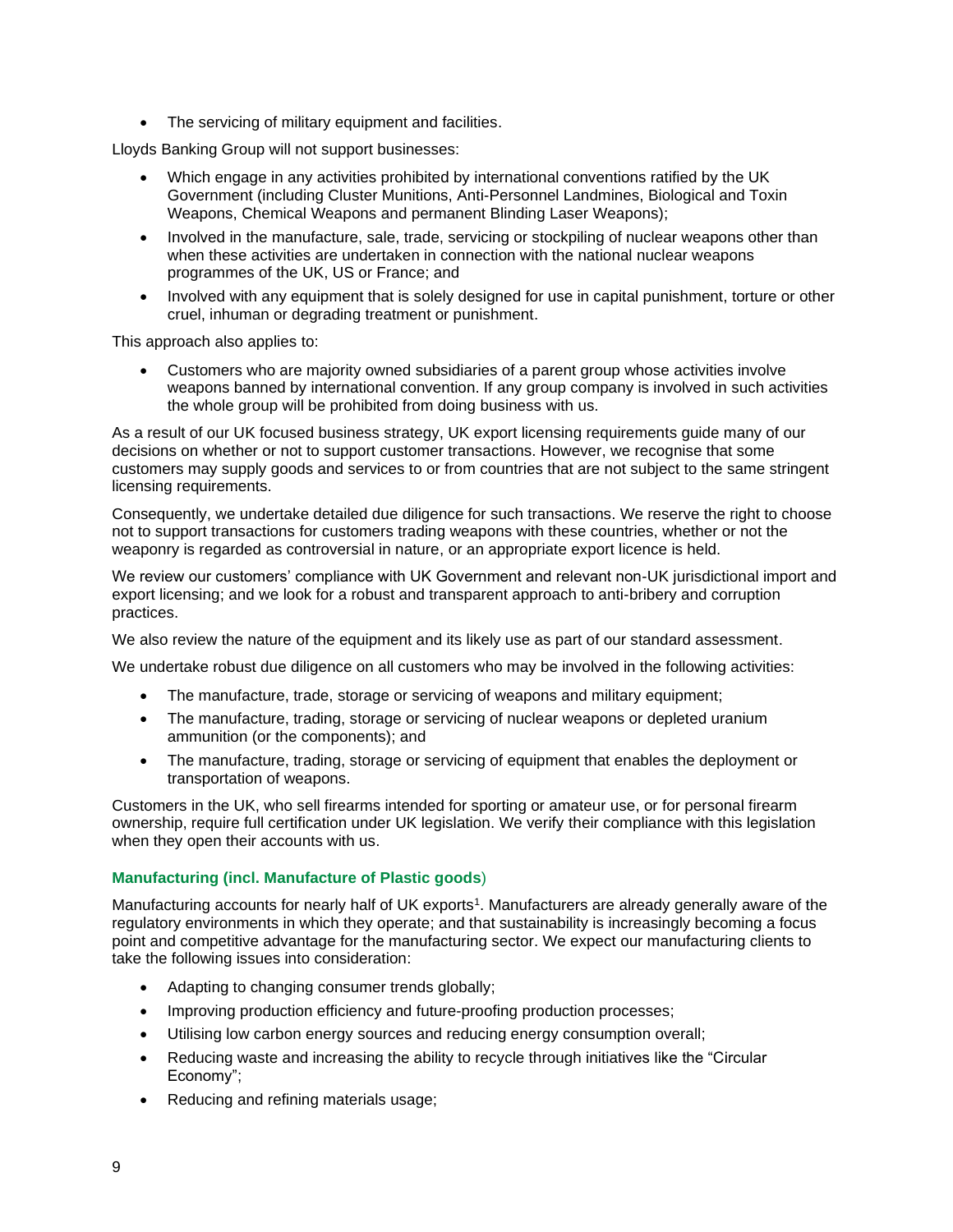- Managing the sustainability and risks of their supply chain; and
- Ensuring they are acting as a responsible member of society.

A number of manufacturing sectors are highly regulated (e.g. Chemicals) and we will ensure that all relevant environmental licenses, approvals and requirements are held and maintained as part of our ongoing risk assessment. Lloyds Banking Group will not support business without the relevant licenses or those that persistently breach regulations.

Whilst plastics are an important material in our economy, they can have serious downsides on the environment and health. The UK government has recognised the waste issue associated with plastics and has therefore committed to a target of eliminating avoidable plastic waste by end of 2042<sup>2</sup>.

We recognise the inherent sustainability risks associated with the sector and that the sector will experience a significant amount of material change in the medium to long-term as it transitions to lower carbon environments. We will support the sector as it transitions through robust due diligence, risk assessment and sharing of knowledge and best practice as well as actively supporting investments in sustainable projects. This support is underpinned by our £10m sponsorship of the Advanced Manufacturing Training Centre educating and up-skilling the next generation of engineers, and the training and upskilling of colleagues in understanding the sustainability landscape, through training and accreditation provided by the Cambridge Institute of Sustainability Leadership (CISL).

[1 Inside the black box of manufacturing: Conceptualising and counting manufacturing in the economy,](https://www.ifm.eng.cam.ac.uk/uploads/Research/CSTI/Inside_the_Black_Box_of_Manufacturing_report_FINAL_120619.pdf#:~:text=INSIDE%20THE%20BLACK%20BOX%20OF%20MANUFACTURING%3A%20CONCEPTUALISING%20AND,intellectual%20property%20services%2C%20investments%20services%2C%20and%20consultancy%20services.https://www.ifm.eng.cam.ac.uk/uploads/Research/CSTI/Inside_the_Black_Box_of_Manufacturing_report_FINAL_120619.pdf) University of Cambridge Institute for Manufacturing, 2019

2 Plastic waste, [House of Commons Library May 2021 Briefing Paper](https://researchbriefings.files.parliament.uk/documents/CBP-8515/CBP-8515.pdfr)

## **Automotive sector**

The Automotive sector is a very important sector to the UK economy and Lloyds Banking Group 's Helping Britain Prosper plan as it is the UK's largest manufacturing export sector through both direct manufacturing and the supply chain. Additionally, in 2020 Transport accounted for 30%<sup>1</sup> of the UK's greenhouse gas emissions, making it the highest emitting sector; therefore, will play a significant role in supporting the UK Government to achieve net zero by 2050.

The sector is undergoing a substantial overhaul driven by external regulation following the announcement in 2020 by the UK Government of the ban on new sale of petrol and diesel cars from 2030 and hybrids from 2035; and the wide-ranging Transport Decarbonisation plan published in 2021.

As a consequence, we recognise that the sector will experience a significant amount of material change in the medium to long term through the development of:

- Alternative fuels such as Electric and Hydrogen Fuel Cell and related infrastructure;
- Autonomous vehicles;
- Potential changes to vehicle ownership; and
- Developments in connective technology.

Lloyds Banking Group will continue to support the sector in helping it to identify cost savings through the development, manufacture and operation of more efficient vehicles with a low environmental burden; and achieve CO<sub>2</sub> reduction targets. We acknowledge that these developments will be driven by Government and Local Council Policy and the roll out of infrastructure to support these.

Our approach covers:

- Partnering with auto manufacturers to provide a full suite of financial services products including consumer vehicle finance, vehicle leasing and vehicle stock lending;
- Financing and / or leasing of vehicles;
- Intermediary distribution of retail consumer vehicle finance and commercial stocking via Motor Dealerships;
- Road transportation and logistics service providers and;
- Lending and financial services to auto manufacturers including their captive finance arms and supporting suppliers to the auto sector.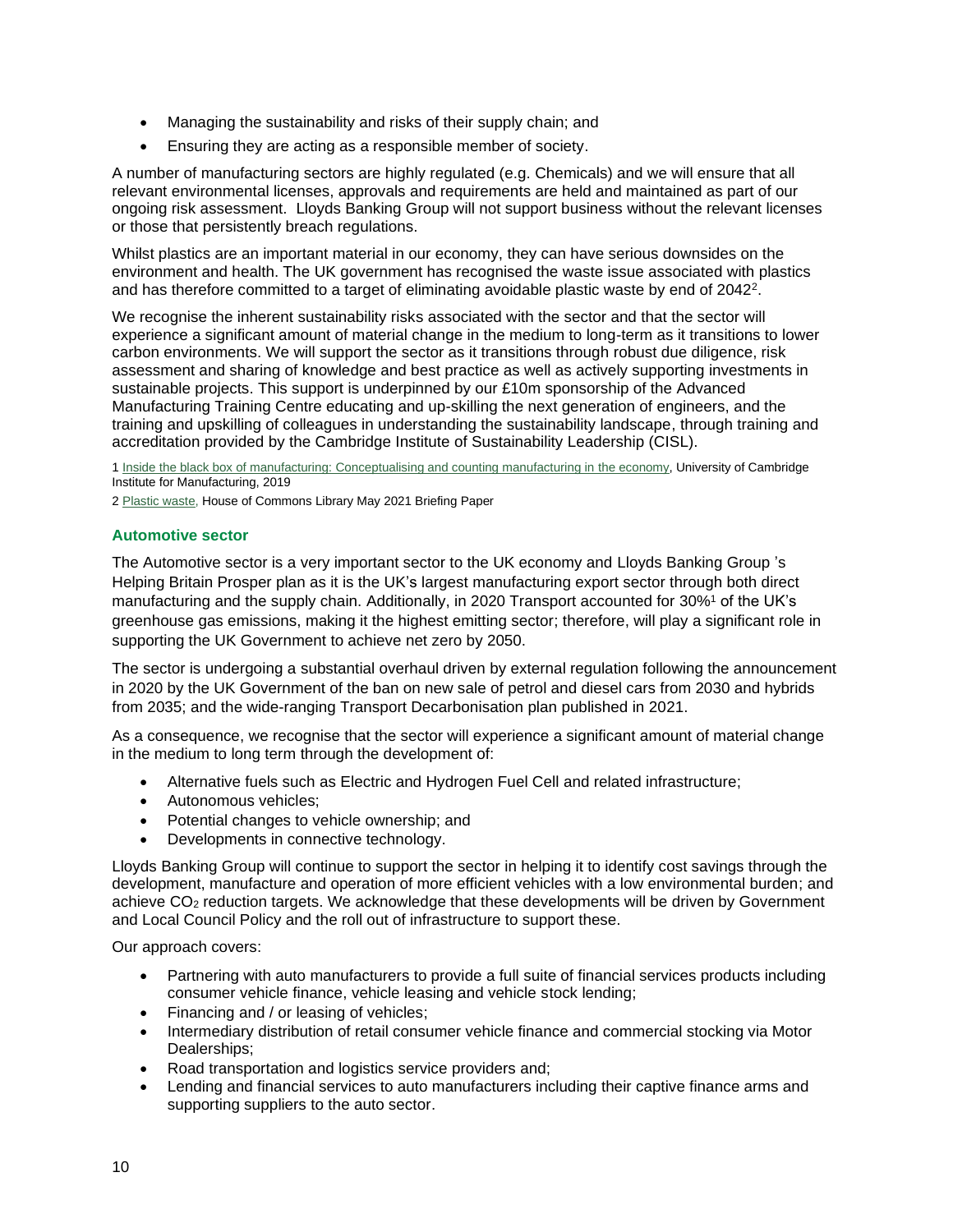More specifically, we work with corporate clients and customers to raise awareness of the opportunity to move to low emission transportation and assist them with making the transition. We recognise that electric fleet transition is crucial to creating a strong second-hand market for EVs, which is fundamental for wider consumer take up.

Within Lloyds Banking Group, we have also changed our own internal car scheme and will only supply zero emission vehicles from 2021 in line with our sustainability ambitions.

[1 2020 UK greenhouse gas emissions, provisional figures,](https://assets.publishing.service.gov.uk/government/uploads/system/uploads/attachment_data/file/972583/2020_Provisional_emissions_statistics_report.pdf) BEIS 25 March 2021

## **Agriculture**

The agriculture sector contributes significantly to the UK economy and accounts for 61% of the raw materials for the UK's food production and manages the environment of c70% of the UK's land area. It is also an increasing key provider of renewable energy for the UK from biomass, wind and solar based on agriculture land, accounting for over 10% of the UK's electricity generation.

The sector is increasingly aware and proactive in managing the risks associated with its use of natural resources through the adoption of sustainable farming practices.

Environmental risks associated with the sector include:

- Soil degradation caused by intensive farming practices & extreme weather events;
- Peatland degradation where peatlands may be drained for agricultural purposes. Drainage also increases the risk of fire and flooding;
- Food production can be water intensive. Depending on the source of water, impacts can include changes to hydrological conditions, salinisation of soils, eutrophication (excessive nutrients leading to algal blooms) and changes to water availability in adjacent areas;
- Pesticides, which can lead to improved yield, however also impacting water and land contamination, and increasing pesticide resistant strains of pests and diseases;
- Agriculture contributes to GHG increases through CO<sub>2</sub> release, methane release (predominantly through intensive livestock operations), and nitrous oxide releases from fertilizers; and
- Agriculture practices are affected by climatic issues such as temperature and water availability, which can affect productivity.

Whilst we recognise the inherent sustainability risks associated with the sector and that the sector may significantly change going forward, we are committed to supporting customers in the sector, as it transitions to net zero, through the development of new innovative products and propositions.

Reference should also be made to the Forestry, Agricultural Commodities and Fisheries statements.

#### **Agricultural Commodities**

#### **Soya**

Soya is a significantly produced commodity globally that is consumed across the food chain in animal feed and directly. It is recognized that soybean production may cause deforestation, biodiversity loss and displacement of small farmers and indigenous people. Lloyds Banking Group supports the commitment of the UK Roundtable on Sustainable Soya, to soya that is legal and cultivated in a way that protects against conversion of forests and valuable native vegetation.

Lloyds Banking Group will not support businesses directly that are:

Not a member of - or in the process of becoming a member of - the Roundtable on Responsible Soy (RTRS).

Lloyds Banking Group expects clients to:

• In relation to soya production, demonstrate compliance to all local, national and international laws and regulations;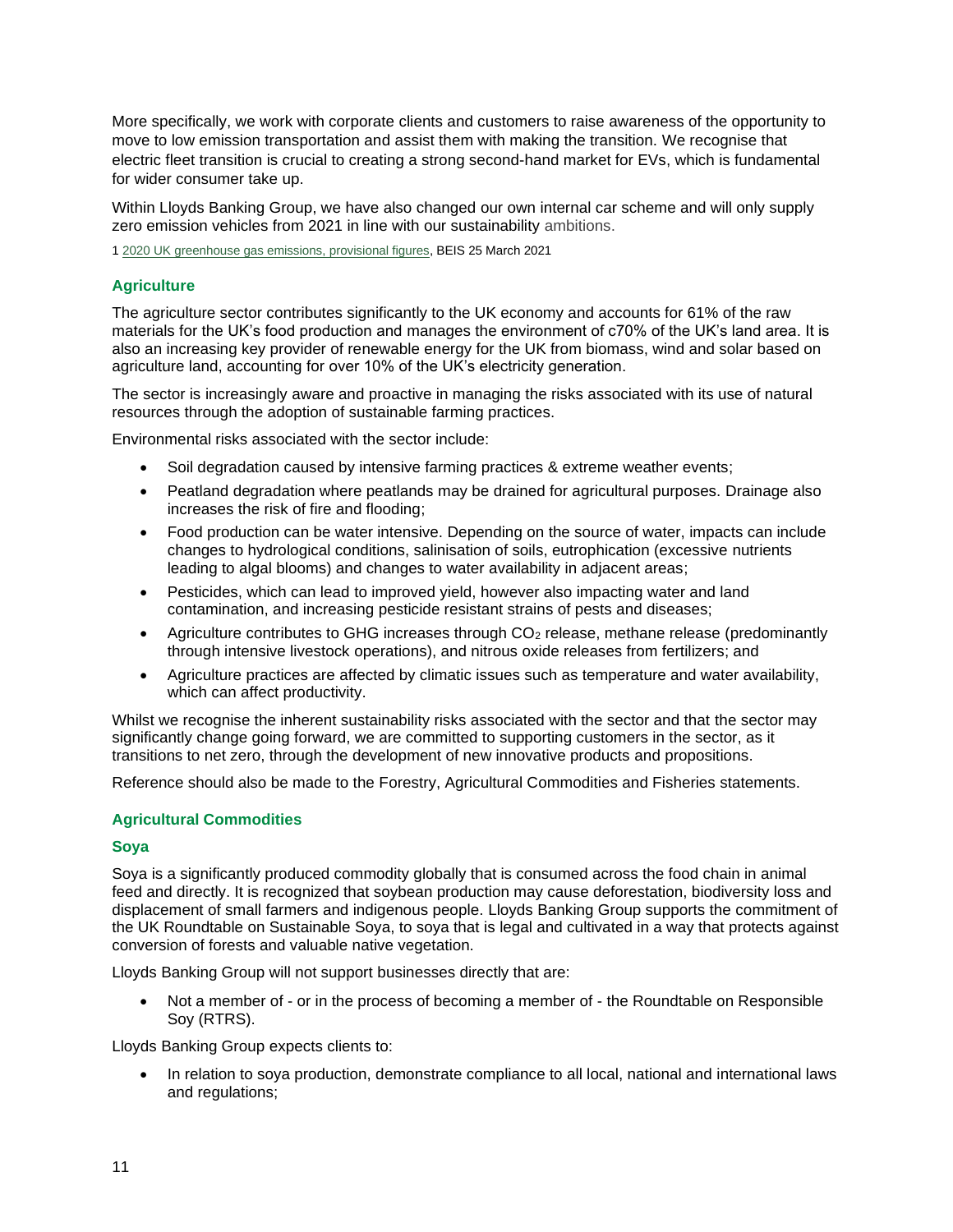- Ensure production is not in High Conservation Value Areas;
- Ensure production does not cause degradation to the land and biodiversity of the area/region with zero deforestation achieved by 2030 at the latest;
- Have a purchasing policy that considers sustainability of the soya production process;
- Apply governance policies that respect the right to Free, Prior and Informed Consent (FPIC) of indigenous peoples.

## **Palm Oil**

Palm oil is a very important global commodity, being the most widely used vegetable oil in a wide range of consumer products. Whilst the crop is the most efficient of all vegetable oils to produce, its production can be a major driver of deforestation and biodiversity loss. Lloyds Banking Group supports the UK government's commitment to ensuring 100% of palm oil sourced is from sustainable sources.

Lloyds Banking Group will not support businesses directly that are:

• Not a member of - or in the process of becoming a member of - the Round Table for Sustainable Palm Oil (RSPO).

Lloyds Banking Group expects clients to:

- In relation to palm oil production, demonstrate compliance to all local, national and international laws and regulations;
- Ensure production is not in High Conservation Value Areas;
- Ensure production does not cause degradation to the land and biodiversity of the area/region with zero deforestation achieved by 2030 at the latest;
- Have a purchasing policy that considers sustainability of the palm oil production process;
- Apply governance policies that respect the right to Free, Prior and Informed Consent (FPIC) of indigenous peoples;
- Adopt No Deforestation, No Peat, No Exploitation (NDPE) policies.

#### **Animal Welfare**

We recognise that there are inherent ethical and social risks associated with animal welfare and that as a financial services provider we can be connected to potential adverse impacts on animal welfare, and that animal welfare could potentially be adversely impacted in several of the sectors in which Lloyds Banking Group is active.

Lloyds Banking Group expects its customers to adhere to all laws and regulations related to animal welfare, including (but not limited to) the [UK Animal Welfare Act 2006](https://www.legislation.gov.uk/ukpga/2006/45/contents) and to seek to comply with voluntary standards related to animal welfare.

Lloyds Banking Group will not support any businesses engaged in the following:

- 1. Wildlife and endangered species
	- Trade in wildlife or wildlife products regulated under CITES<sup>1</sup> (focus on endangered categories); and
	- Trade involving endangered species<sup>2</sup> for commercial purposes.

1 Convention on International Trade in Endangered Species of Wild Fauna and Flora (www.cites.org). 2 As defined by the IUCN Red List of Threatened Species or as defined in any national legislation.

- 2. Animal testing and biotechnology
	- Commercial, non-healthcare related animal testing (including but not limited to cosmetics testing);
	- The use of endangered species or great apes (gorillas, orang-utans, bonobos, chimpanzees) for testing or experimental purposes;